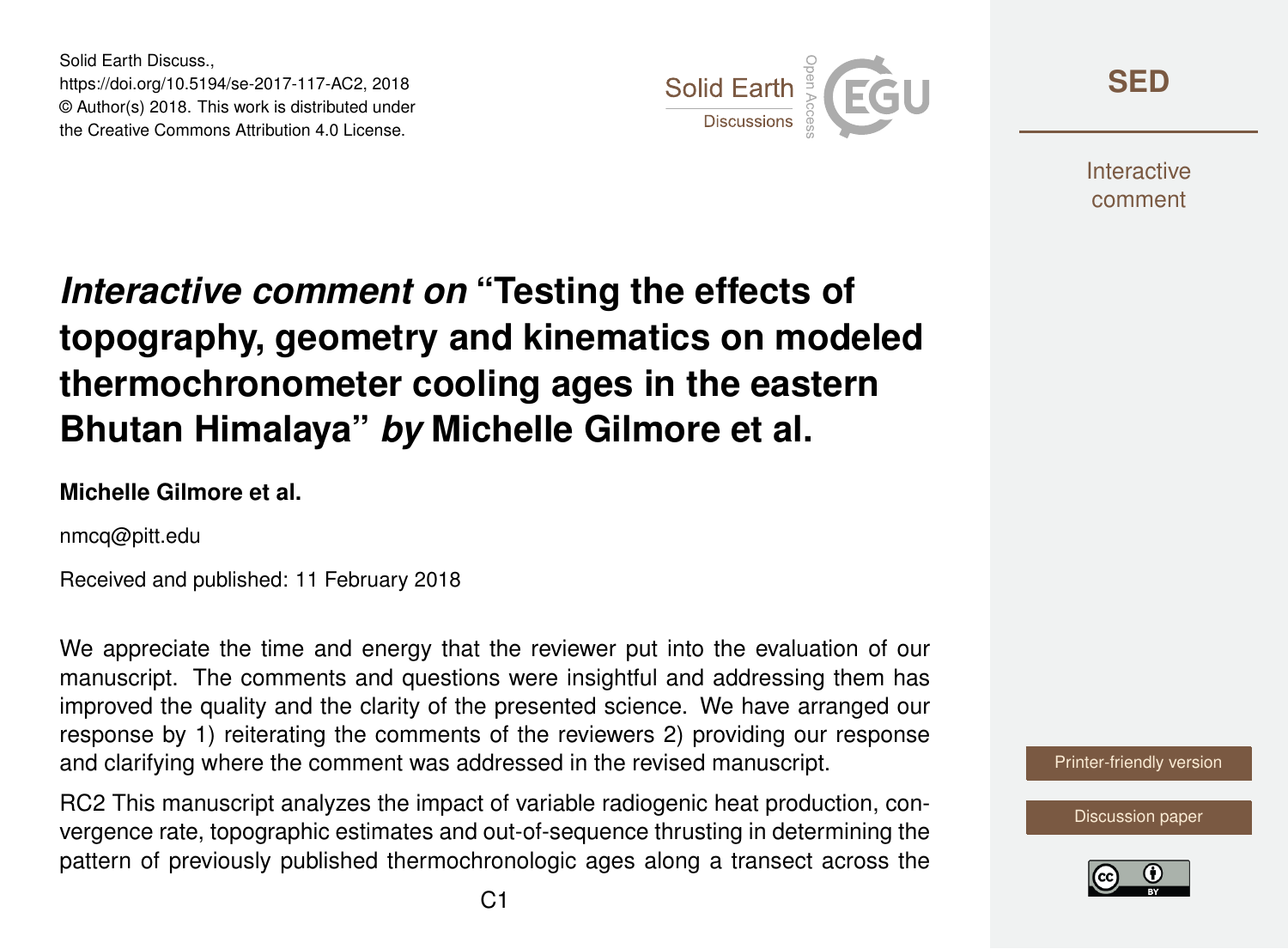Bhutan Himalaya. The authors utilize their results to validate a revised cross-section geometry of the study region. The manuscript is generally well written. The topic is of potential interest for a broad international audience. However, it would benefit from a more comprehensive discussion of the whole range of geologic processes that may have an impact on the thermochronologic record of the study area. The modelling approach utilized in this work is based on flexural and thermal-kinematic models. The authors sequentially deform the study cross section, and apply flexural loading and erosional unloading at each step to develop a high-resolution evolution of deformation, erosion, and burial over time. In other words, their approach only considers relatively shallow geologic processes. Deeper tectonic processes (e.g., channel flow exhumation and slab breakoff) that may also affect the thermochronologic record, especially higher temperature systems such as Ar-Ar on mica, are not discussed. This may puzzle part of the potential readership. I suggest to improve on the discussion, and possibly the modelling, in order to include these issues.

[reply] A discussion of more ductile processes on the higher temperature thermochronometer systems was raised by Reviewer 2 and Reviewer 3. The flexural and thermokinematic model looks at the evolution of rocks from 30 km depth and  $\sim$  600-700 ◦C (peak temperature produced in Greater Himalayan rocks in the thermokinematic model, Pecube). As mentioned in the reply to Reviewer 3, the kinematic model will not capture all of the deformation processes, but it can evaluate if the cooling through the closure temperature of the MAr system was simply a function of shallower fold-thrusts belt processes â $\tilde{A}$ T or if deeper processes (such as channel flow or slab break off) are needed to explain the data. Also, channel flow (if active) is interpreted to be reflected in the much higher temperature monazite data, which is not modeled in this study. What is key to note is that the kinematics described here can reproduce the peak temperatures and cooling history recorded in the rocks. We have made minor revisions in multiple sections of the manuscript to incorporate this discussion raised in RC2 and RC3: 1) 2.1 Tectonostratigraphy states that the Greater Himalaya was deformed through ductile processes, and that MCT shear is pervasive above and below the fault, 2) 3.2 Ther-

### **[SED](https://www.solid-earth-discuss.net/)**

Interactive comment

[Printer-friendly version](https://www.solid-earth-discuss.net/se-2017-117/se-2017-117-AC2-print.pdf)

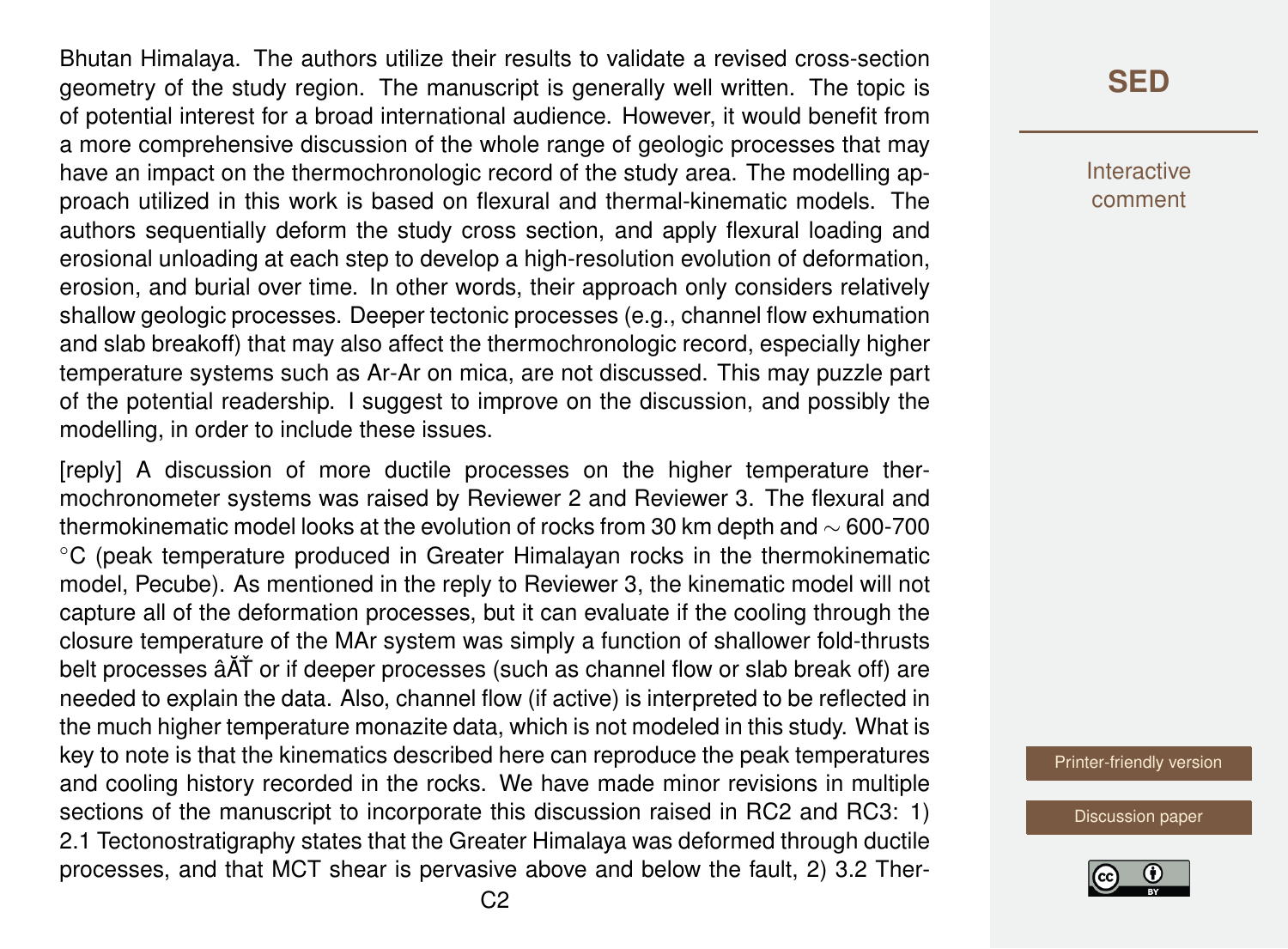mal Model includes clarification on the depth and temperature range of the model as well as how isotherms are advected by motion along faults, 3) The discussion section clarifies permissible processes to reproduce the measured ages (including MAr).

The dataset of previously published thermochronologic ages, which is utilized as a benchmark for modelling, is not homogeneous. AFT and ZHe data are available in most of the transect, but Ar-Ar data are not. This would suggest more caution in the conclusions based on modelling results. Moreover, these ages are invariably interpreted as cooling ages during exhumation across the closure temperature of the Ar-Ar system. Petrologic studies demonstrate that micas in metamorphic rocks often preserve disequilibrium textures, and their Ar-Ar age may thus record fluid-induced recrystallization below the closure temperature, rather than monotonic cooling (e.g., Villa 1998 - Terra Nova). Why mica Ar-Ar ages are so different in samples that are so close each other? What is the potential role of recrystallization during deformation? These issues should be discussed in the revised main text.

[reply] The available MAr data for this transect are very limited and were previously published by Stüwe and Foster (2001). The 40Ar-39Ar age spectra show relatively flat but slightly discordant age spectra that were interpreted to represent cooling ages for all 4 samples. The two sets of 11 Ma and 14 Ma ages were interpreted to record the same cooling signal that had been repeated by a fault. Our interpretation is broader and proposed that the 11-14 Ma ages represents a permissible age range in which rocks have passed through their closure temperature due to the short spatial scales between samples. Recent work from Sikkim Himalaya across the same Lesser Himalaya to Greater Himalaya transition highlights natural variability in MAr ages due to both the thermal conditions experienced by micas and the residence time at those temperatures. They measured both single grain ages (for 5-11 grains) as well as more traditional plateau age (Mottram et al., 2015) across a transect that spanned a temperature gradient over ∼ 5 km. They found a significant spread in the single grain ages (2-5 Ma not including errors) and that the spread decreased (to 1.5-2 Ma) with higher

## **[SED](https://www.solid-earth-discuss.net/)**

Interactive comment

[Printer-friendly version](https://www.solid-earth-discuss.net/se-2017-117/se-2017-117-AC2-print.pdf)

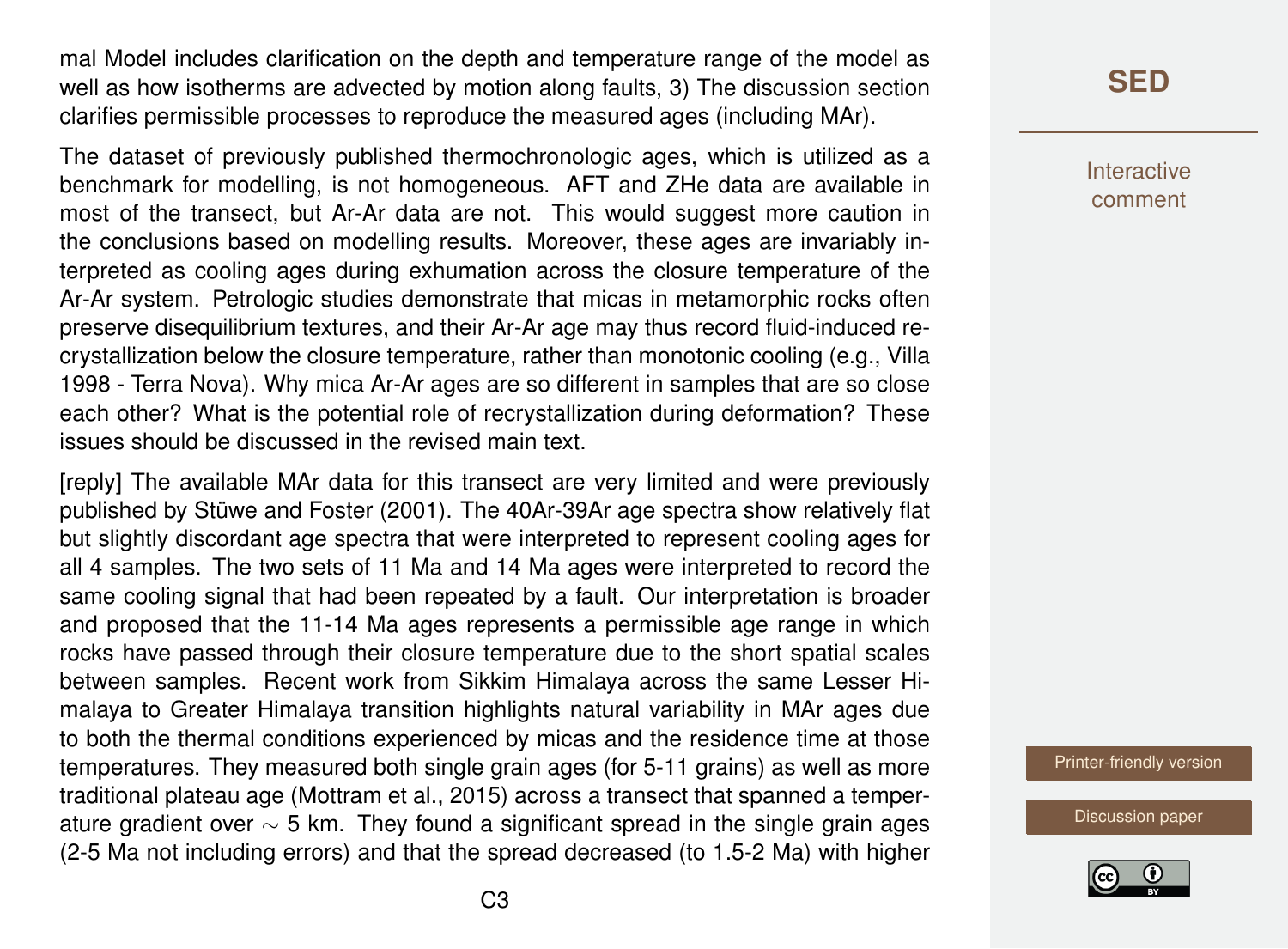temperatures and longer predicted residence times at those temperatures, suggesting that the duration of metamorphism and the temperatures reached affected the loss of Ar from mica. In each case the MAr plateau ages spanned over a much narrower age range (13- 13.4 M) with significantly more precise error bars (0.05-0.2 Ma) than the single grain ages. The  $\sim$  5 km transect crossed temperatures that ranged from 580 $^{\circ}$ c to 650 °C, while the maximum temperature range for the MAr samples presented here were between 600° and 700°C (Daniels et al., 2003). Their study also showed that a dispersion of +/- 2 Ma would be expected due to diffusive differences caused by grain size variations. We do not have access to the samples to go back and examine the textures of the mica that produced the cooling ages. However we have looked at many similar rocks from almost the exact same area and have found no textures indicative of fluid flow or alteration. While this does not rule out an age spread from post-cooling fluid flow or recrystallization during deformation, we are confident that the 11-14 Ma age range encompasses the actual cooling age of these rocks because of strong similarities in age to data available directly to the east near the Kuru Chu section ( $\sim$ 12 Ma, Long et a., 2012; Figure 9 in this manuscript), as well as the range in ages measured by Mottram et al. (2015 in Sikkim (12-16 Ma). These ages are all younger than the youngest age for south-directed shear in GH rocks, 16-18 Ma (Grujic et al., 2002; Daniel et al., 2003; Kellett et al., 2009). In our model, the age and rate of deformation in the northern duplex of lower Lesser Himalaya most prominently control the predicted MAr ages modeled in this area of the Greater Himalaya. Text was revised to address this point in sections 2.1, 2.2, 3.2, and 5.3. New citations are also included, i.e.: Mottram, C. M., Warren, C. J., Halton, A. M., Kelley, S. P., and Harris, N. B. W.: Argon behaviour in an inverted Barrovian sequence, Sikkim Himalaya: The consequences of temperature and timescale on 40Ar/39Ar mica geochronology, Lithos, 238, 37–51, doi: 10.1016/j.lithos.2015.08.01, 2015.

Some of the findings of the authors are not surprising for an active orogenic belt such as the Himalaya, notably the minor effect of radiogenic heat production and topography compared to tectonics. Nevertheless, the authors' conclusion should be supported by Interactive comment

[Printer-friendly version](https://www.solid-earth-discuss.net/se-2017-117/se-2017-117-AC2-print.pdf)

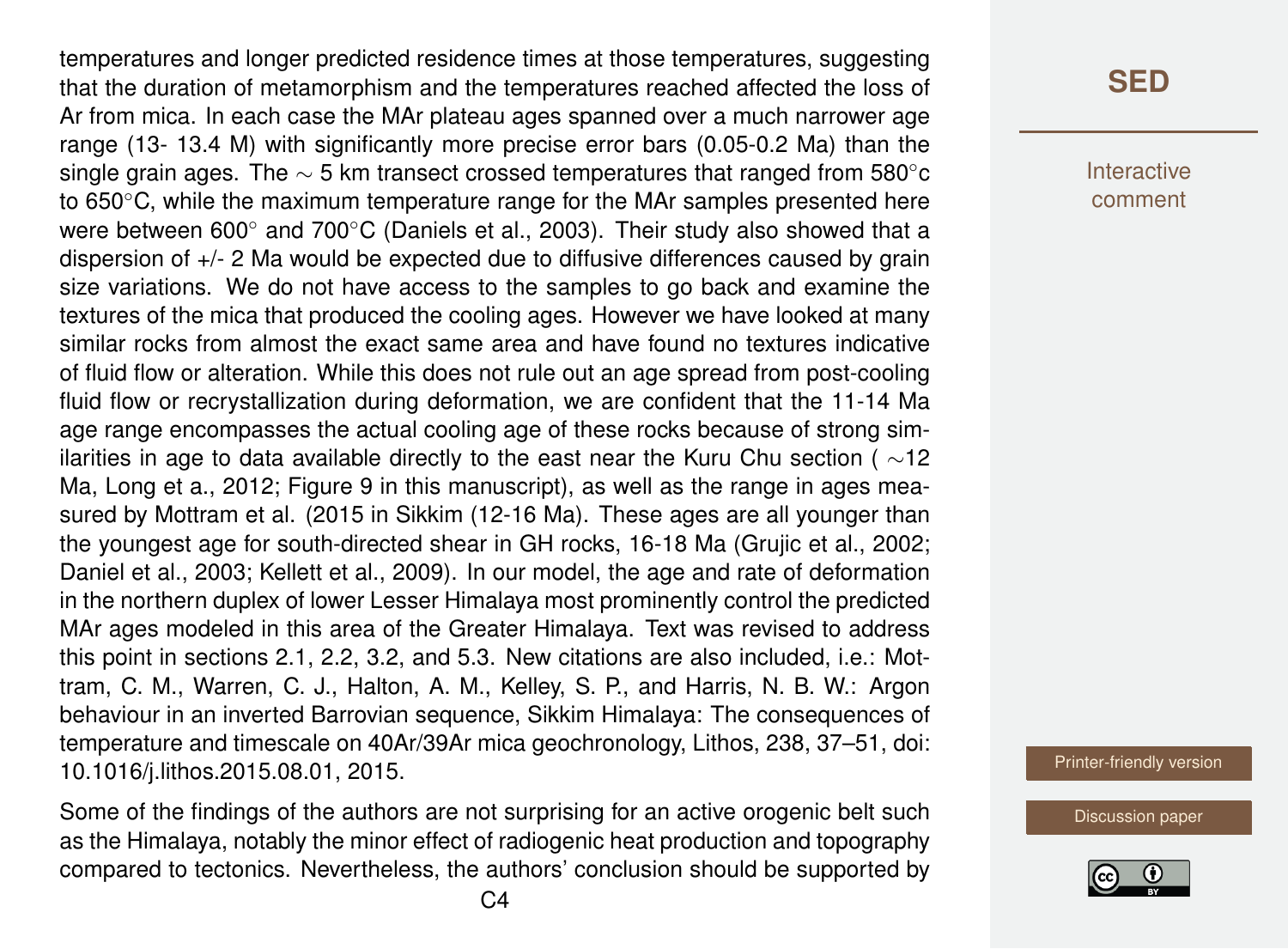more robust thermochronologic data. The addition of a new ramp under the Greater Himalaya does better explain available thermochronologic ages. However, this is just one of the possibilities, given the degree of freedom of the models.

[reply] Compared to other regions, even in the Himalaya, the dataset shown in this paper is rich, especially when including the data immediately east along the Kuru Chu transect as shown in Figures 9-11. MAr and AFT data are more limited than ZHe data due to cost and appropriate samples respectively. The reviewer raises an important point and that is, the models highlight regions where the predicted thermochronologic ages are very sensitive to the geometry or radiogenic heat production or velocity. Knowing these areas prior to collecting thermochronology samples would strongly influence where sampling would be the most useful for delineating geometry. Regrettably many of the gaps in the AFT data are a function of the apatite-poor lithology. Resampling and additional analyses are beyond the scope of this paper. However, the model process we present is useful for directing future thermochronologic work in the Himalaya and other mountain ranges. Although many geoscientists model data following the collection of samples, this work suggests that initial thermokinematic modeling of an area prior to collecting data can direct and inform sampling strategies. We are not sure what other possibilities the reviewer envisioned for changes to the cross-section to also explain the published dataset. We chose to highlight an obvious additional structural solution that was proposed to the east in Arunachal Pradesh: an out-of-sequence fault at the trace of the MCT (Adlakha, V. A., Lang, K. A., Patel, R. C., Lal, N., and Huntington, K. W.: Rapid long-term erosion in the rain shadow of the Shillong Plateau, Eastern Himalaya, Tectonophysics, 582, 76–83, doi: 10.1016/j.tecto.2012.09.022, 2013.). As expanded on in section 5.2, Using Thermochronology to Evaluate Structural Geometry, we evaluate whether an out-of-sequence fault can explain all of the observations. While it may be able to address the younger cooling ages, having a second, more southern out-of-sequence fault that post-dates the Kakhtang Thrust would have a pronounced effect on the topography (as highlighted in our response to reviewer 3, specific comment 2), that is not seen in the model topography or geomorphic metrics of active/

### **[SED](https://www.solid-earth-discuss.net/)**

Interactive comment

[Printer-friendly version](https://www.solid-earth-discuss.net/se-2017-117/se-2017-117-AC2-print.pdf)

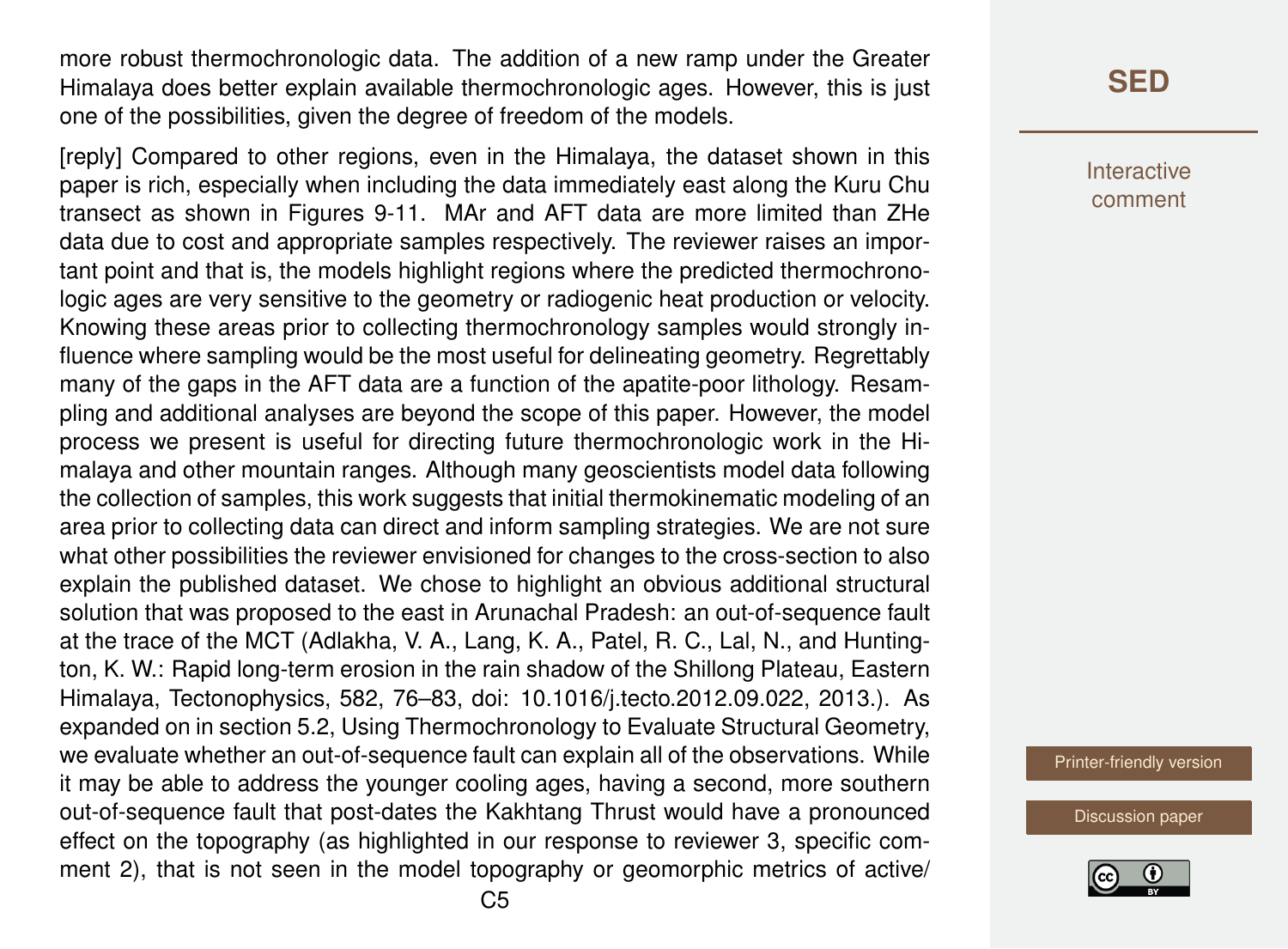recent uplift. In addition, see response to RC1 for further comments on systematic approach to structural and thermal modeling. We have revised this manuscript to clarify these points in sections 5 (Discussion) and 6 (Conclusions).

Is the stratigraphy predicted by modelling consistent with the geologic record? This may provide independent constraints to the reconstructions illustrated in this work, that are prone to remain otherwise speculative. I suggest to describe in more detail the stratigraphic evolution of the foreland basin, as well as all of the other geologic evidence that may be useful to support the authors' conclusions.

[reply] One of the key parameters that we match through this process is the depth of the foreland basin. The modeling process also makes strong predictions regarding the detrital sedimentary signal recorded in the basin and the potential detrital thermochronologic record. Most of this research was accomplished as another research group was examining the details of the detrital climate, provenance, and sediment accumulation signal in the Siwaliks of Bhutan (e.g. Coutand, I., Barrier, L., Govin, G., Grujic, D., Dupont-Nivet, G., Najman, Y., and Hoorn, C.: Late Miocene-Pleistocene evolution of India-Eurasia convergence partitioning between the Bhutan Himalaya and the Shillong plateau: New evidences from foreland basin deposits along the Dungsam Chu section, Eastern Bhutan, Tectonics, 35, 2963–2994, doi:10.1002/2016TC004258, 2016. and, Govin, G., Najman, Y., Copely, A., Millar, I., van der Beek, P., Huyghe, P., Grujic., D., and Davenport, J.: Timing and mechanism of the rise of the Shillong Plateau in the Himalayan foreland, Geology, doi:10.1130/G39864.1, 2018). As with any provenance or stratigraphy study, most information is gained when there is a unique signal that enters the foreland basins, and these papers highlight that much of that signal is associated with the rise of the Shillong Plateau or ages that have a Tibetan origin. The paper by Govin et al. (2018) highlights that at 6.35 Ma, there is significant input of Lower LH detritus into the foreland basin. Our models show both the age (6.35 Ma) and the signal (lower LH detritus), and the depth of the basin at this time (2.75 km), are all consistent. We agree with Reviewer 2 that matching the predicted foreland basin with the

**[SED](https://www.solid-earth-discuss.net/)**

Interactive comment

[Printer-friendly version](https://www.solid-earth-discuss.net/se-2017-117/se-2017-117-AC2-print.pdf)